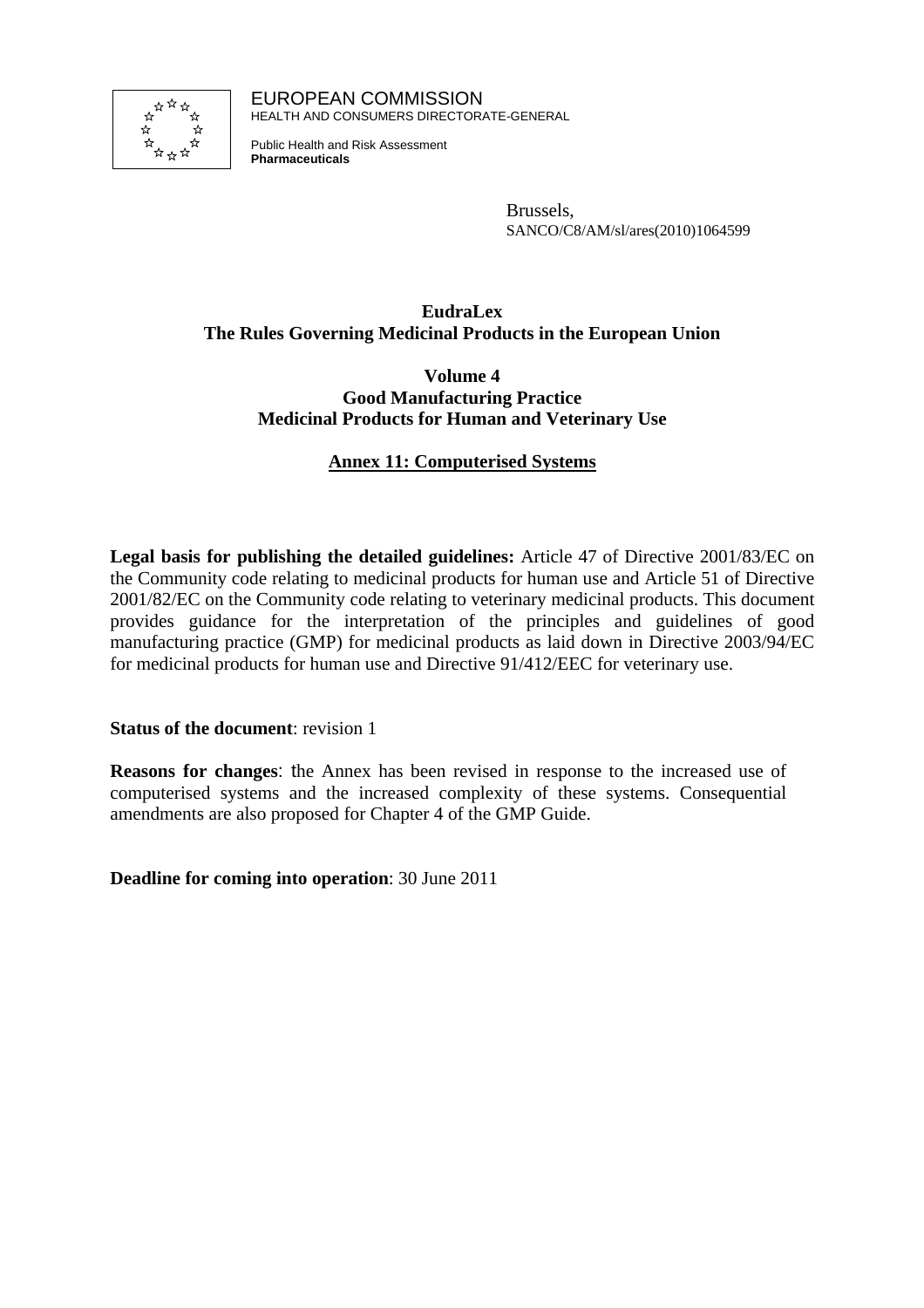## **Principle**

This annex applies to all forms of computerised systems used as part of a GMP regulated activities. A computerised system is a set of software and hardware components which together fulfill certain functionalities.

The application should be validated; IT infrastructure should be qualified.

Where a computerised system replaces a manual operation, there should be no resultant decrease in product quality, process control or quality assurance. There should be no increase in the overall risk of the process.

## **General**

### 1. *Risk Management*

Risk management should be applied throughout the lifecycle of the computerised system taking into account patient safety, data integrity and product quality. As part of a risk management system, decisions on the extent of validation and data integrity controls should be based on a justified and documented risk assessment of the computerised system.

### 2. *Personnel*

There should be close cooperation between all relevant personnel such as Process Owner, System Owner, Qualified Persons and IT. All personnel should have appropriate qualifications, level of access and defined responsibilities to carry out their assigned duties.

## 3. *Suppliers and Service Providers*

3.1 When third parties (e.g. suppliers, service providers) are used e.g. to provide, install, configure, integrate, validate, maintain (e.g. via remote access), modify or retain a computerised system or related service or for data processing, formal agreements must exist between the manufacturer and any third parties, and these agreements should include clear statements of the responsibilities of the third party. IT-departments should be considered analogous.

3.2 The competence and reliability of a supplier are key factors when selecting a product or service provider. The need for an audit should be based on a risk assessment.

3.3 Documentation supplied with commercial off-the-shelf products should be reviewed by regulated users to check that user requirements are fulfilled.

3.4 Quality system and audit information relating to suppliers or developers of software and implemented systems should be made available to inspectors on request.

## **Project Phase**

## 4. *Validation*

4.1 The validation documentation and reports should cover the relevant steps of the life cycle. Manufacturers should be able to justify their standards, protocols, acceptance criteria, procedures and records based on their risk assessment.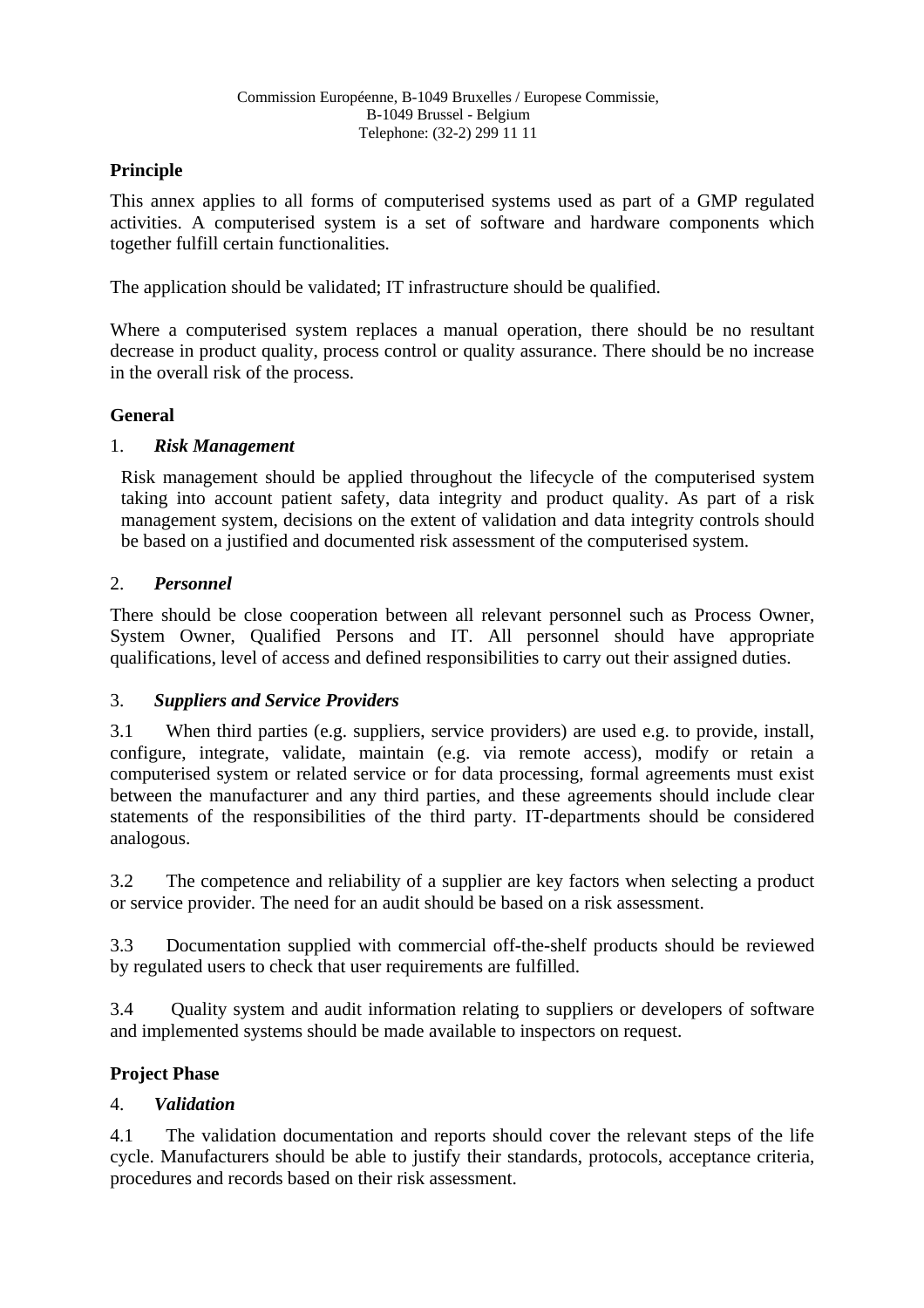4.2 Validation documentation should include change control records (if applicable) and reports on any deviations observed during the validation process.

4.3 An up to date listing of all relevant systems and their GMP functionality (inventory) should be available.

For critical systems an up to date system description detailing the physical and logical arrangements, data flows and interfaces with other systems or processes, any hardware and software pre-requisites, and security measures should be available.

4.4 User Requirements Specifications should describe the required functions of the computerised system and be based on documented risk assessment and GMP impact. User requirements should be traceable throughout the life-cycle.

4.5 The regulated user should take all reasonable steps, to ensure that the system has been developed in accordance with an appropriate quality management system. The supplier should be assessed appropriately.

4.6 For the validation of bespoke or customised computerised systems there should be a process in place that ensures the formal assessment and reporting of quality and performance measures for all the life-cycle stages of the system.

4.7 Evidence of appropriate test methods and test scenarios should be demonstrated. Particularly, system (process) parameter limits, data limits and error handling should be considered. Automated testing tools and test environments should have documented assessments for their adequacy.

4.8 If data are transferred to another data format or system, validation should include checks that data are not altered in value and/or meaning during this migration process.

# **Operational Phase**

## 5. *Data*

Computerised systems exchanging data electronically with other systems should include appropriate built-in checks for the correct and secure entry and processing of data, in order to minimize the risks.

## 6. *Accuracy Checks*

For critical data entered manually, there should be an additional check on the accuracy of the data. This check may be done by a second operator or by validated electronic means. The criticality and the potential consequences of erroneous or incorrectly entered data to a system should be covered by risk management.

# 7. *Data Storage*

7.1 Data should be secured by both physical and electronic means against damage. Stored data should be checked for accessibility, readability and accuracy. Access to data should be ensured throughout the retention period.

7.2 Regular back-ups of all relevant data should be done. Integrity and accuracy of backup data and the ability to restore the data should be checked during validation and monitored periodically.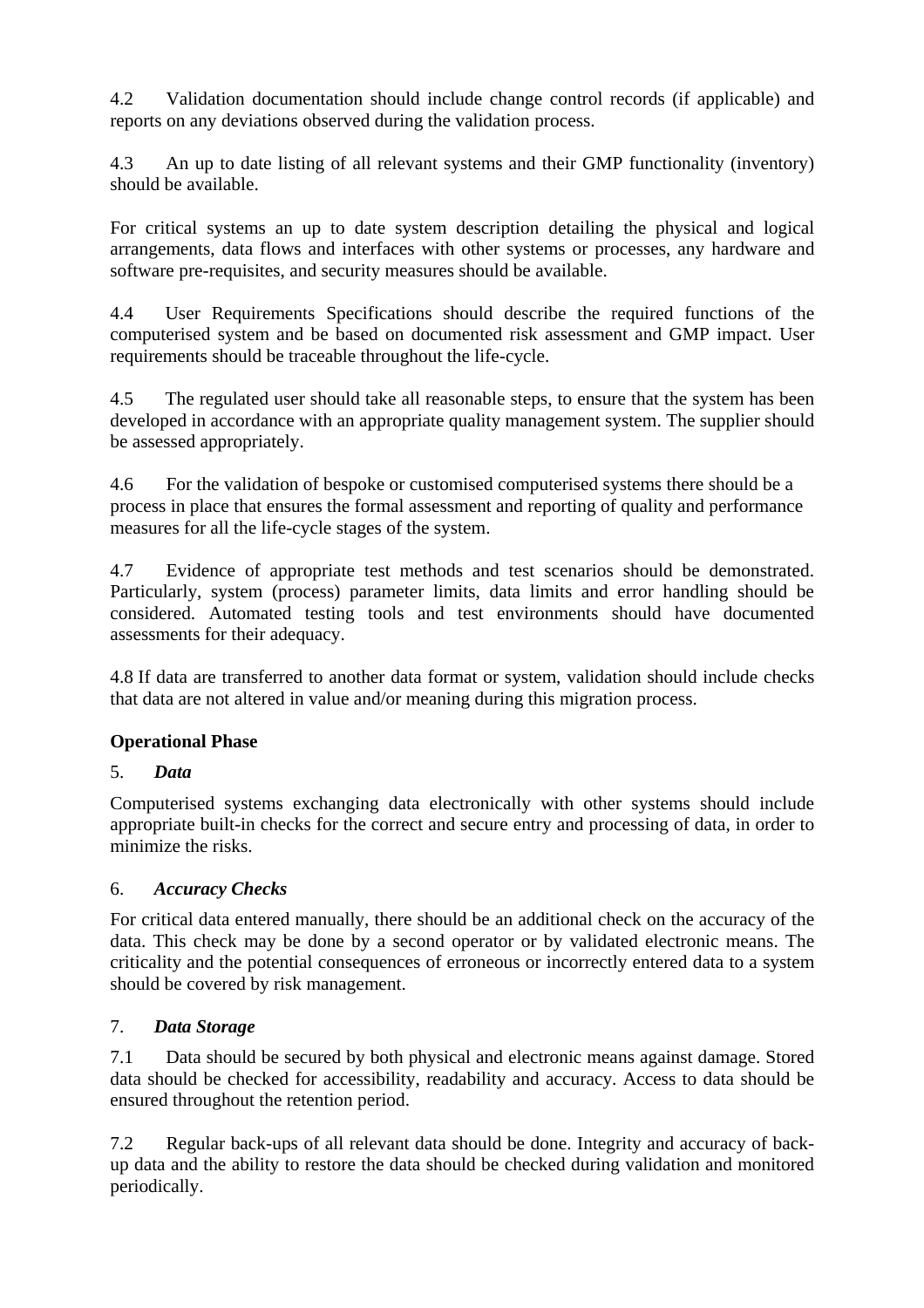## 8. *Printouts*

8.1 It should be possible to obtain clear printed copies of electronically stored data.

8.2 For records supporting batch release it should be possible to generate printouts indicating if any of the data has been changed since the original entry.

### 9. *Audit Trails*

Consideration should be given, based on a risk assessment, to building into the system the creation of a record of all GMP-relevant changes and deletions (a system generated "audit trail"). For change or deletion of GMP-relevant data the reason should be documented. Audit trails need to be available and convertible to a generally intelligible form and regularly reviewed.

## 10. *Change and Configuration Management*

Any changes to a computerised system including system configurations should only be made in a controlled manner in accordance with a defined procedure.

### 11. *Periodic evaluation*

Computerised systems should be periodically evaluated to confirm that they remain in a valid state and are compliant with GMP. Such evaluations should include, where appropriate, the current range of functionality, deviation records, incidents, problems, upgrade history, performance, reliability, security and validation status reports.

### 12. *Security*

12.1 Physical and/or logical controls should be in place to restrict access to computerised system to authorised persons. Suitable methods of preventing unauthorised entry to the system may include the use of keys, pass cards, personal codes with passwords, biometrics, restricted access to computer equipment and data storage areas.

12.2 The extent of security controls depends on the criticality of the computerised system.

12.3 Creation, change, and cancellation of access authorisations should be recorded.

12.4 Management systems for data and for documents should be designed to record the identity of operators entering, changing, confirming or deleting data including date and time.

#### 13. *Incident Management*

All incidents, not only system failures and data errors, should be reported and assessed. The root cause of a critical incident should be identified and should form the basis of corrective and preventive actions.

## 14. *Electronic Signature*

Electronic records may be signed electronically. Electronic signatures are expected to:

a. have the same impact as hand-written signatures within the boundaries of the company,

b. be permanently linked to their respective record,

c. include the time and date that they were applied.